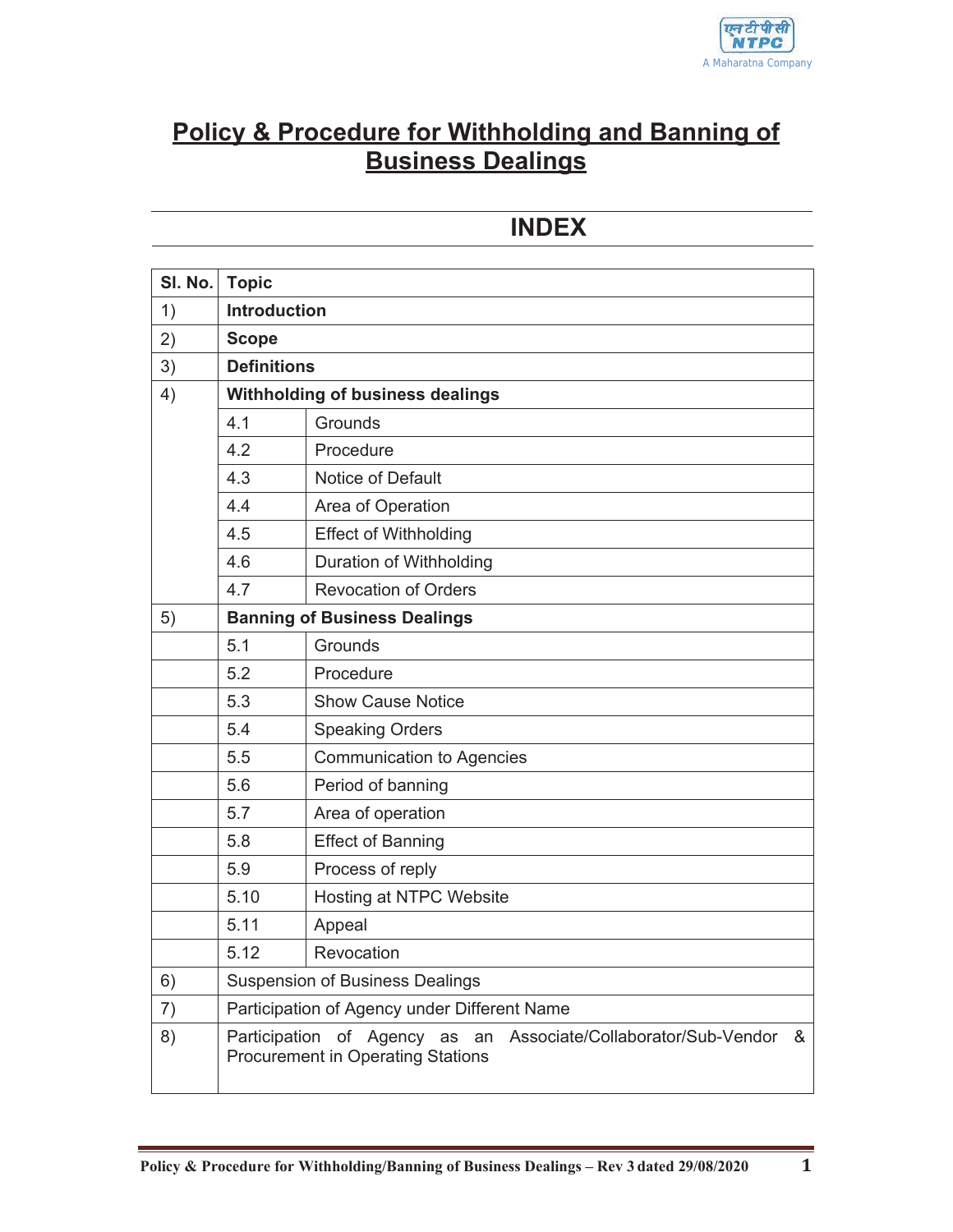

# **1. Introduction**

- **1.1** NTPC Ltd. deals with Agencies, who are expected to adopt ethics of highest standards and a very high degree of integrity, transparency, commitments and sincerity towards the work undertaken. It is not in the interest of NTPC to deal with any Agency, which commits deception, fraud or other misconduct of whatsoever nature in the tendering process and/or execution. NTPC is committed for timely completion of the projects within the awarded value without compromising on quality.
- **1.2** Since banning of business dealings involves civil consequences for an Agency concerned it is incumbent that adequate opportunity of hearing is provided and the explanation, if tendered, is considered before passing any order in this regard keeping in view the facts and circumstances of the case.

# **2. Scope**

- **2.1** NTPC reserves its right to withhold or ban or suspend business dealings with any Agency, if such Agency is found to have committed misconduct or any of its action(s) fall into any such categories as laid down in this policy.
- **2.2** The procedure for (i) Withholding, (ii) Banning and (iii) Suspension of Business Dealings with any Agency, has been laid down in these guidelines.
- **2.3** The provisions of this Policy supersede and will have overriding effect on all earlier guidelines, procedures & system circulars issued for the similar purpose.
- **2.4** This policy comes into force from the date of its issuance.
- **2.5** The provisions of this policy will be effective on investigations conducted or misconduct/irregularities noticed on the part of any Agency in all contracts awarded on or after the date of implementation of this policy and in the contracts under execution or contracts not yet closed, on the date of the implementation of this policy. Further, the provisions of this policy shall also be applicable for all ongoing tenders wherein this policy has been made part of the tender documents.
- **2.6** The provisions of this Banning Policy shall also be applicable for JVs/Subsidiaries of NTPC as well.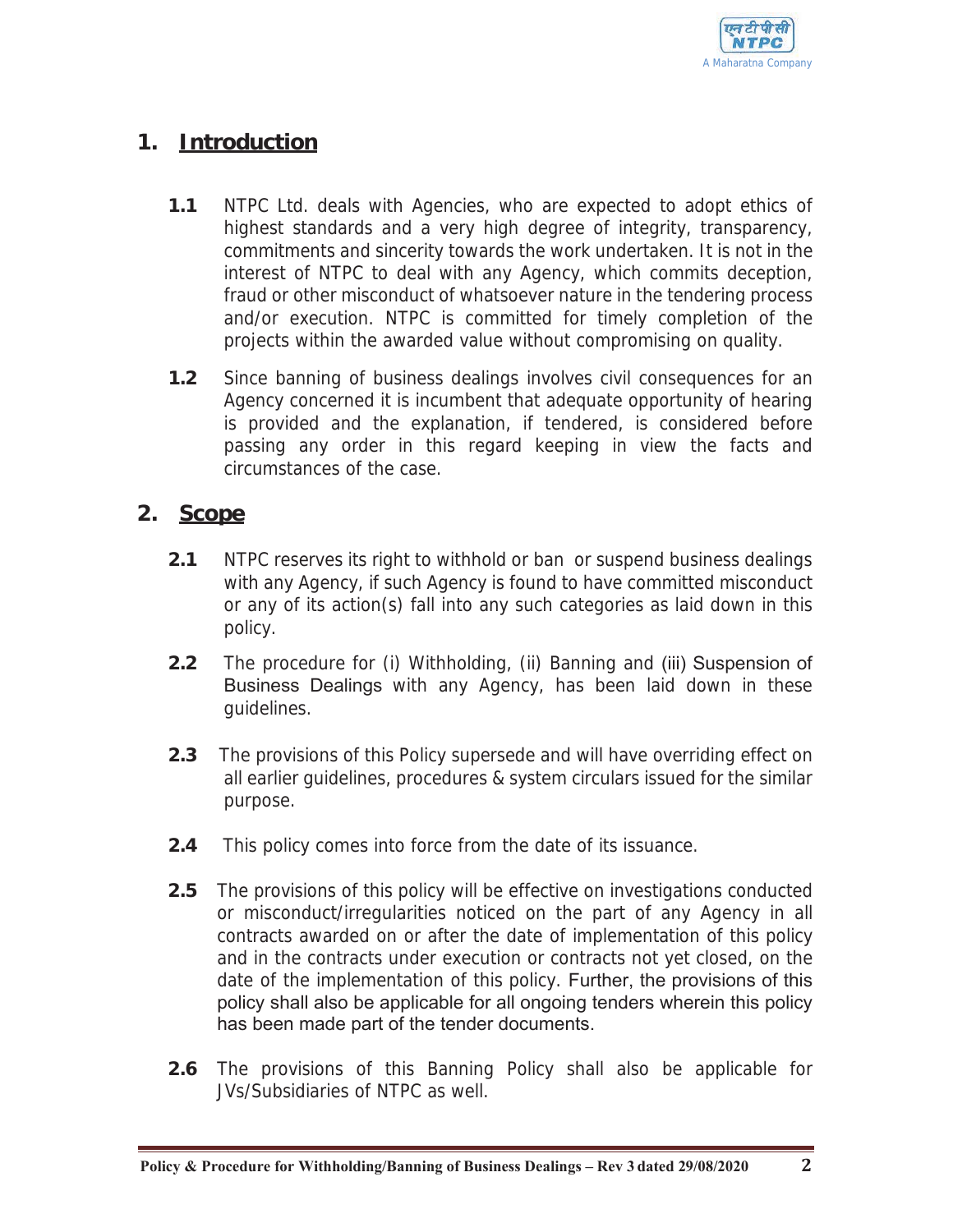

# **3. Definitions**

In these Guidelines, unless the context otherwise requires:

- i) **Agency** shall mean Contractor / Supplier / Applicant/ Purchaser / Bidder/ Seller/ Consultant/ Buyer/ NTPC approved Sub-contractor of a Contractor to whom work has been awarded. It shall include, but not limited to, a public limited company or a private limited company, a firm whether registered or not, any individual, a cooperative society or an association or a group of persons engaged in any commerce, trade industry, or constituents of an unincorporated Joint Venture Company, Proprietor, Individual, Artificial Juridical person etc.
- i) **Competent Authority and 'Appellate Authority'** shall mean the following :-

### **a) For Company (entire NTPC) wide Banning for Contracts awarded/processed from Corporate Centre for NTPC and its JVs/Subsidiaries of NTPC**

The CMD shall be the 'Competent Authority' for the purpose of these guidelines. Board of Directors / Sub-committee of the Board of Directors / Group of Directors, nominated for the said purpose shall be the 'Appellate Authority' in respect of such cases.

### **b) For SSC/Region wide Banning for Contracts awarded/processed from Regions**

The Regional ED shall be the Competent Authority for the purpose of these guidelines. The CMD shall be Appellate authority in respect of such cases.

#### **c) For Contracts awarded/processed from individual Projects / Units/ JVs/Subsidiaries**

The Head of Project/CEO shall be the 'Competent Authority' for the purpose of these guidelines. The Regional Executive Director shall be the 'Appellate Authority' in respect of such cases.

- ii) **'Investigating Department'** shall mean any Department or Unit of NTPC, investigating into the conduct of the Agency and shall include the NTPC Vigilance Department, Central Bureau of Investigation, the State Police or any other department set up by the Central or State Government having powers to investigate.
- iv) **'List of Enlisted Agencies** –shall mean and include list of Enlisted Parties / Contractors / Suppliers / Bidders, etc.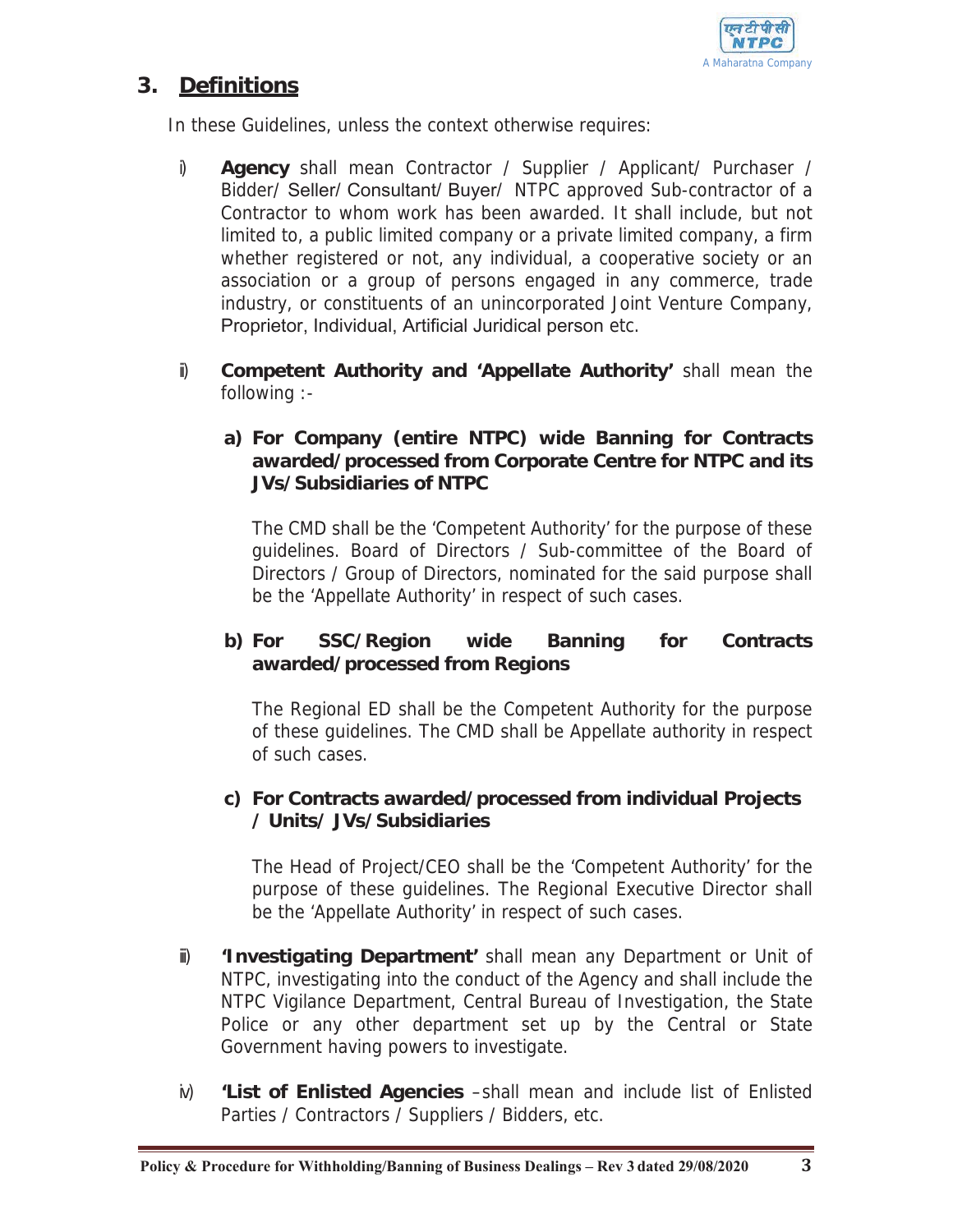

- v) **State**  includes the Government and Parliament of India and the Government and the Legislature of each of the States and all local or other authorities within the territory of India or under the control of the Government of India.
- vi) **Fraud Prevention Policy**  shall mean the policy related to prevention of fraud displayed on NTPC tender website http://www.ntpctender.com.
- vii) **Contractor Performance Feedback and Evaluation System**  The guidelines outlined in relevant NTPC circular for evaluating the Contractor's performance by the Screening Committee in respect of Contracts awarded by Corporate Contracts Services.
- viii) **Completion of Facilities** shall mean the term '**Completion of Facilities** ' as defined in the Contract.
- ix) **Standing Committee** shall mean the following :
	- a) For Contracts awarded/**processed** from Corporate Centre

A Committee constituted for the purpose of these guidelines and comprising members from CC&M (Convener), Finance and Engineering/Indenting department. Additional member(s) from any other deptt/site/SSC/region as considered appropriate may also be co-opted on case to case basis. The level of the committee members shall be GM and above.

b) For Contracts awarded/**processed** from SSC/Regions

A Committee constituted for the purpose of these guidelines and comprising HODs (not below AGM level) from C&M (Convener), Finance and Indenting department. Additional member(s) from any other deptt. /site as considered appropriate may also be co-opted on case to case basis.

c) For Contracts awarded/**processed** from individual Projects / Units

A Committee constituted for the purpose of these guidelines and comprising HODs (not below AGM level) from C&M (Convener), Finance and Indenting department. Additional member(s) from any other deptt. as considered appropriate may also be co-opted on case to case basis.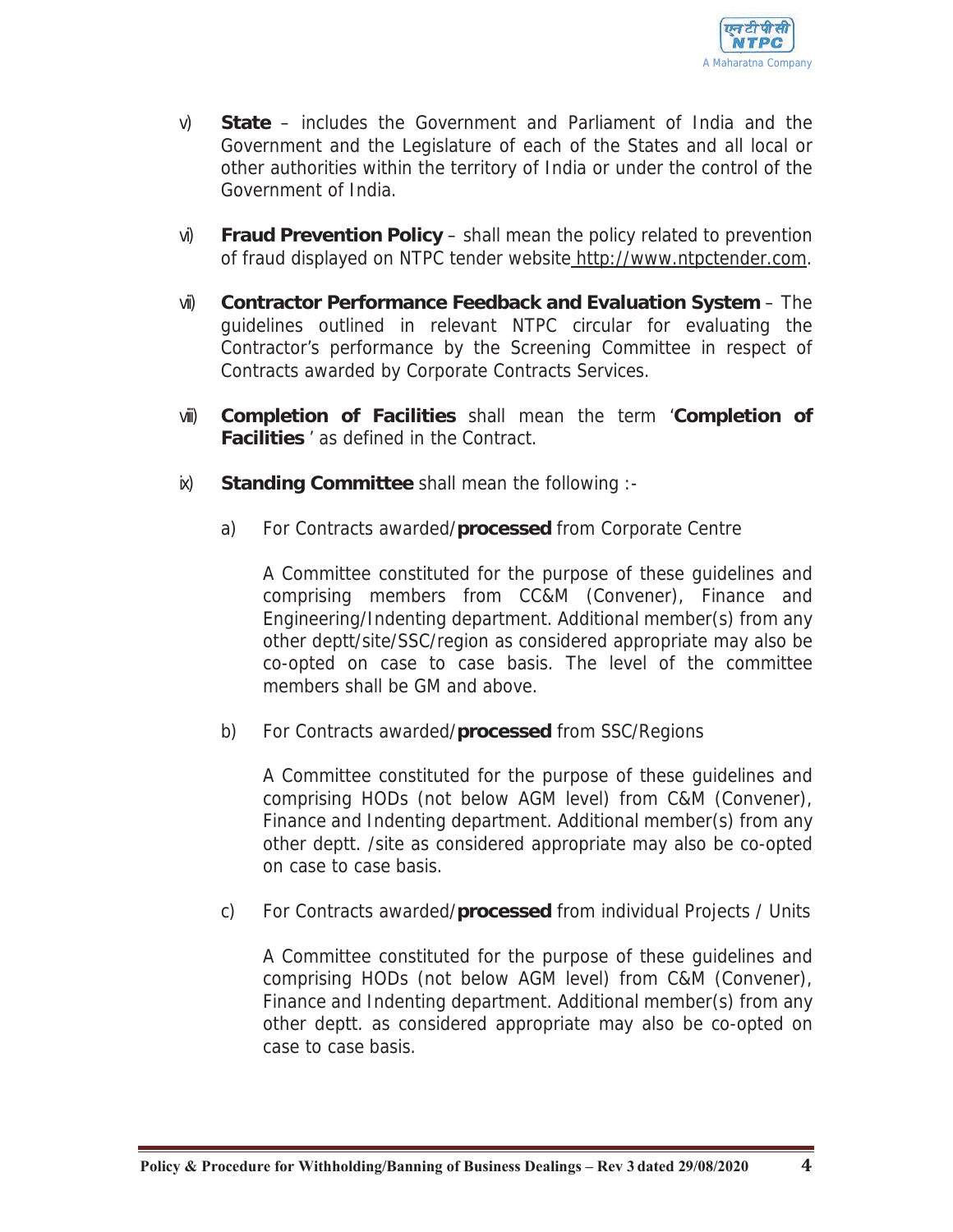

# **4. Withholding of business dealings**

#### **4.1 Grounds**

The business dealing with the Agency may be withheld, if they are found to be in breach of the terms & conditions of the Contract, on account of the reasons attributable to them, which shall include, but not be limited to the following:

if the Agency

- a) Either fails to commence work on the Facilities in terms of contract or suspends the progress of Contract performance.
- b) Fails to achieve the `Completion of Facilities' or execute the contract milestones within time schedule stipulated in the contract
- c) Suspends/stops work on any unfounded pretext including seeking higher compensation.
- d) Fails to conduct the Guarantee test in the time limit stipulated in the contract.
- e) Diverts funds advanced to the Contractor for purpose other than the Contract.
- f) Does not deploy or withdraws the technical staff or equipment considered necessary as per the terms & conditions of contract;
- g) Fails to furnish the required documents / information as required under the terms & conditions of contract;
- h) Does not fulfill the obligations as required under the Contract .
- i) Violates terms & conditions of the contract.
- j) Does not Supply material /supplies material of inferior quality with respect to Technical Specifications under the Contract.
- k) On prima-facie scrutiny, work executed found to be of poor quality beyond acceptable limits stipulated in the Technical Specifications under the Contract.
- l) If a disaster / major failure / accident / collapse of a structure/ system caused during erection or during defect liability period prima facie appears to be due to negligence of contractor or design deficiency or poor quality of execution.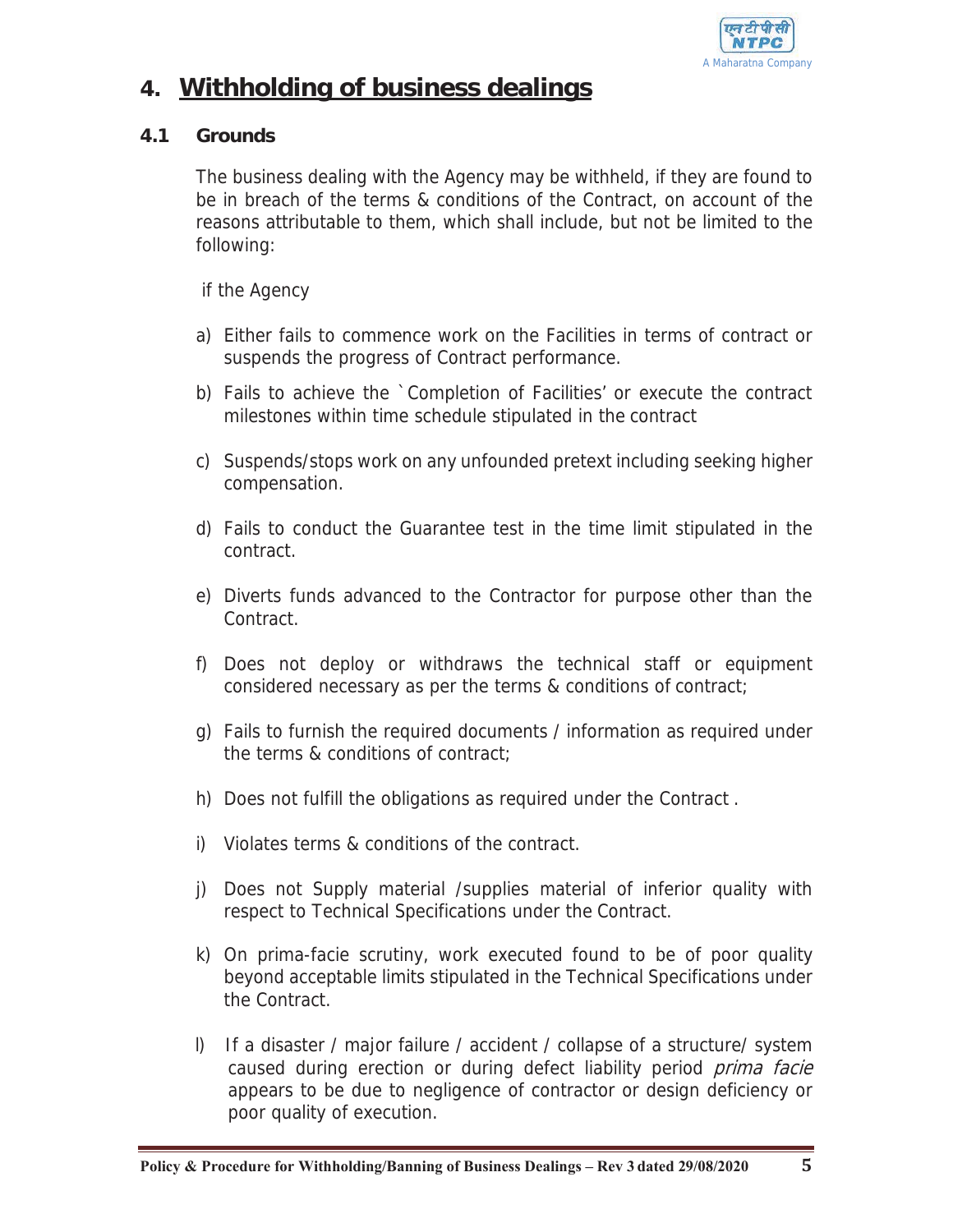

- m) Assigns, transfers, sublets or attempts to assign, transfer or sublet the entire Works or any portion thereof without the prior written approval of the Employer;
- n) Misbehavior or physical manhandling by the Agency or his representative or any person acting on his behalf with any official of the company dealing with the concerned contract.
- o) If NTPC prima-facie of the view that the Agency is guilty of an offence involving corrupt, fraudulent practices including misrepresentation of facts as per NTPC Fraud Prevention Policy, moral turpitude in relation to the business dealings.
- p) If the Central Vigilance Commission, Central Bureau of Investigation or any other Central Government investigation Agency or any other Central Government Department recommends such a course in respect of a case under investigation;
- q) If the security consideration, including questions of loyalty of the Agency to the state, so warrants ;
- r) The finished work either prematurely fails or fails to give the desired output/service during the defect liability period and the Agency fails to rectify it.
- s) On any ground as per which doing business dealings with the Agency is not in the public interest in the opinion of Competent Authority.
- t) If the Agency fails to comply with any of the statutory laws and regulations in force, in totality, even after completion of work.

### **4.2 Procedure**

(a) For Site/SSC/Regional/Corporate Packages

The concerned department at Site/SSC/Region/Corporate Centre on noticing any non/under performance and/or irregularities and/or misconduct and/or unethical practice as mentioned above, shall refer the matter to Convener of the Standing Committee along with relevant details. The Standing Committee shall analyze the referred case and if considered appropriate, shall put up the proposal for issuing Notice of Default for the purpose of withholding of business dealings with the Agency for approval of the Head of Project (for Site packages)/RED (for SSC/Regional packages)/CMD (for Corporate Packages).

In case the Standing Committee recommends waiver of withholding of business dealings with the Agency, the proposal along with reasons thereof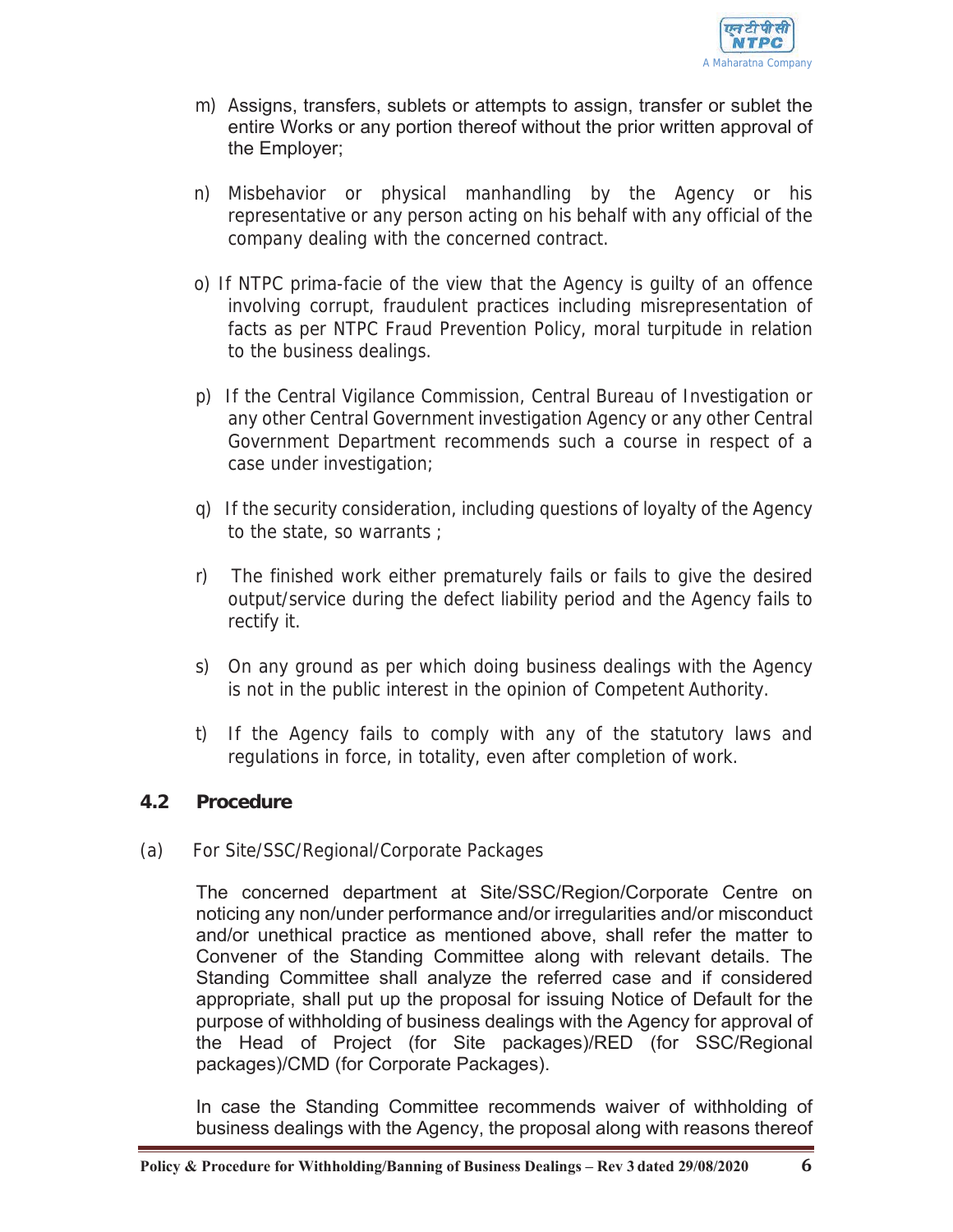

shall be put up for approval of the RED (for Site packages)/CMD (for SSC/Regional packages)/CMD (for Corporate packages).

All the above proposals shall be routed through Vigilance department.

Besides the Standing Committee, Vigilance Department of each Project / Unit / Corporate Vigilance may also be competent to initiate the proposal for withholding.

#### **4.3 Notice of Default**

Once the proposal for issuance of Notice of default is approved by the Competent Authority, a 'Notice of Default' duly vetted by legal deptt shall be issued by the Competent Authority himself or by a person authorized for the said purpose to the Agency giving them a period of twenty eight (28) days to remedy the default.

If Agency fails to remedy or take adequate steps to remedy the default to the satisfaction of NTPC within the notice period mentioned above, then business dealings shall be withheld with the Agency after approval of the Competent Authority. The order of such withholding of business dealings shall be communicated to the Agency (after vetting by legal deptt) by the Competent Authority himself or by a person authorized for the said purpose.

#### **4.4 Area of Operation**

A decision to withhold business dealings with any Agency for Regional/SSC/Site awarded contracts shall be restricted to such Regions/SSC/Sites only and for Corporate awarded contracts withholding shall apply throughout the Company.

For Regional/SSC/Site wise withholding of any Agency, circular for such withholding shall be issued by respective Regions/SSC/Sites under intimation to RED and ED (CC&M) and also uploaded at intranet of respective Regions/SSC/Sites. However, in case of company wide withholding of any Agency, circular shall be issued by Corporate Contracts and uploaded at intranet of CC&M.

### **4.5 Effect of Withholding**

The Agency, after issue of order of withholding of business dealings, would not be allowed to participate in any future tender enquiry and if the Agency has already participated in any tender process and the price bids are not opened, his techno-commercial bid will be rejected and price bid will be returned unopened. However, where the price bids of Agency have been opened prior to order of withholding, bids of the Agency shall not be rejected.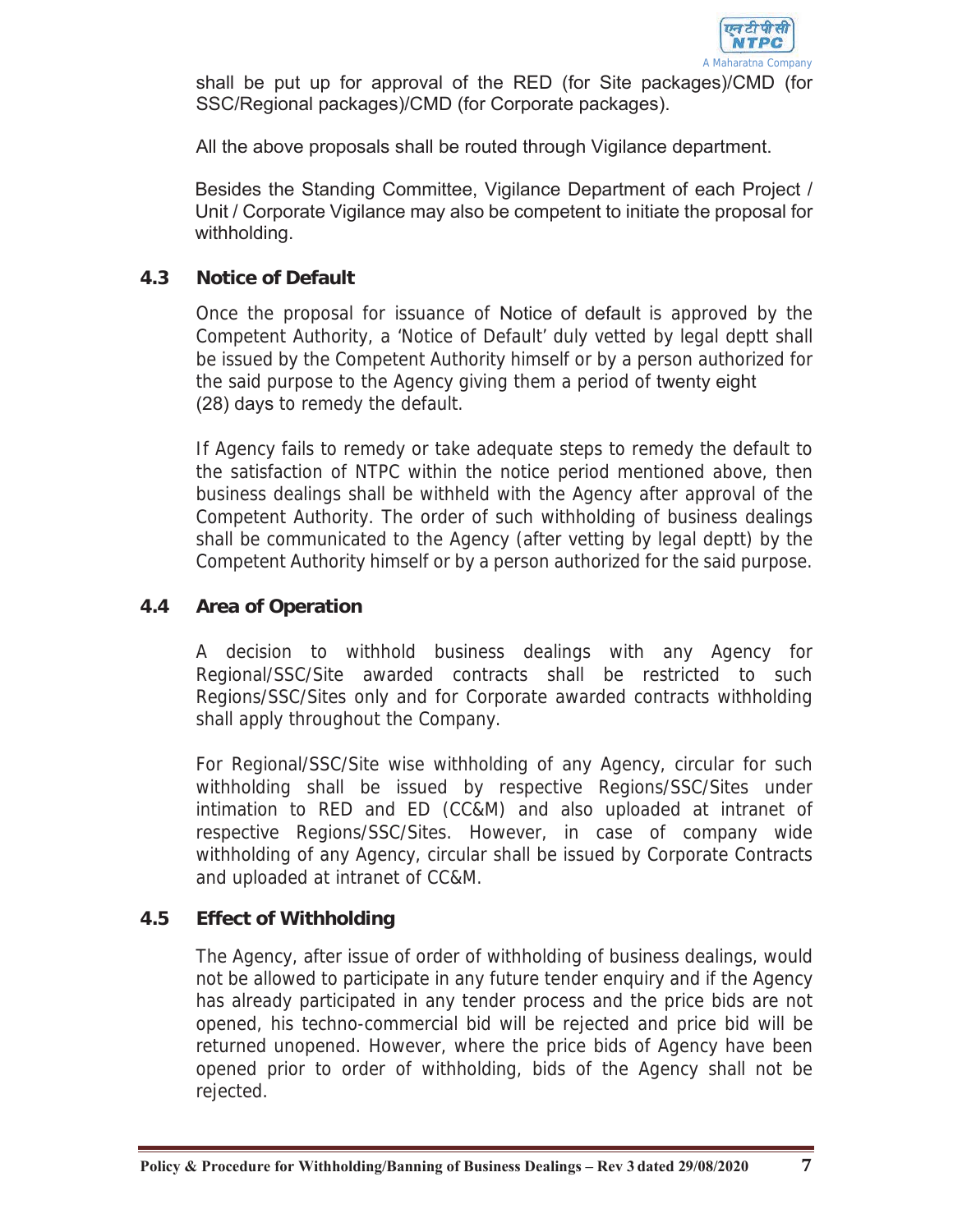

# **4.6 Duration of Withholding**

Duration of withholding the Agency shall be for a period of one year. Within this period, if the Agency rectifies the reason / ground on which the Agency has been withheld, to the satisfaction of the Competent Authority, then on written representation of the Agency, the Competent Authority can review and, if satisfied, may revoke the order of withholding of business dealing. Provided further that, even till completion of one year of withholding period, if the Agency does not rectify, then the Competent Authority after reviewing the situation may issue order extending the period of withholding for one more year or advise initiation of action for banning of business dealings with Agency in accordance with the procedure prescribed in Para 5.2 below.

# **4.7 Revocation of Orders**

An order for withholding of business dealing passed for a certain specified period, including extension thereof, shall not be revoked automatically. Such withholding shall be revoked only after order in this respect is issued with the approval of Competent Authority.

# **5. Banning of business dealings**

#### **5.1 Grounds on which Banning of business dealings can be initiated**

Banning of business dealings can be initiated against Agency, on following grounds :-

- a) If the Agency fails to accept the award of contract or has abandoned or repudiated the Contract.
- b) If the Contractor is found to be non-performing in execution of contract by the Screening Committee (nominated as per NTPC established `Contractor Performance Feedback and Evaluation System').
- c) If a disaster / major failure / accident / collapse of a structure / system is caused during erection or during defect liability period due to negligence of contractor or design deficiency or poor quality of execution.
- d) Misbehavior or physical manhandling by the Agency or his representative or any person acting on his behalf with any official of the Company dealing with the concerned contract is established.
- e) If the Director / Owner of the Agency, proprietor or partner of the Agency, is convicted by a court of law for offences involving corrupt and fraudulent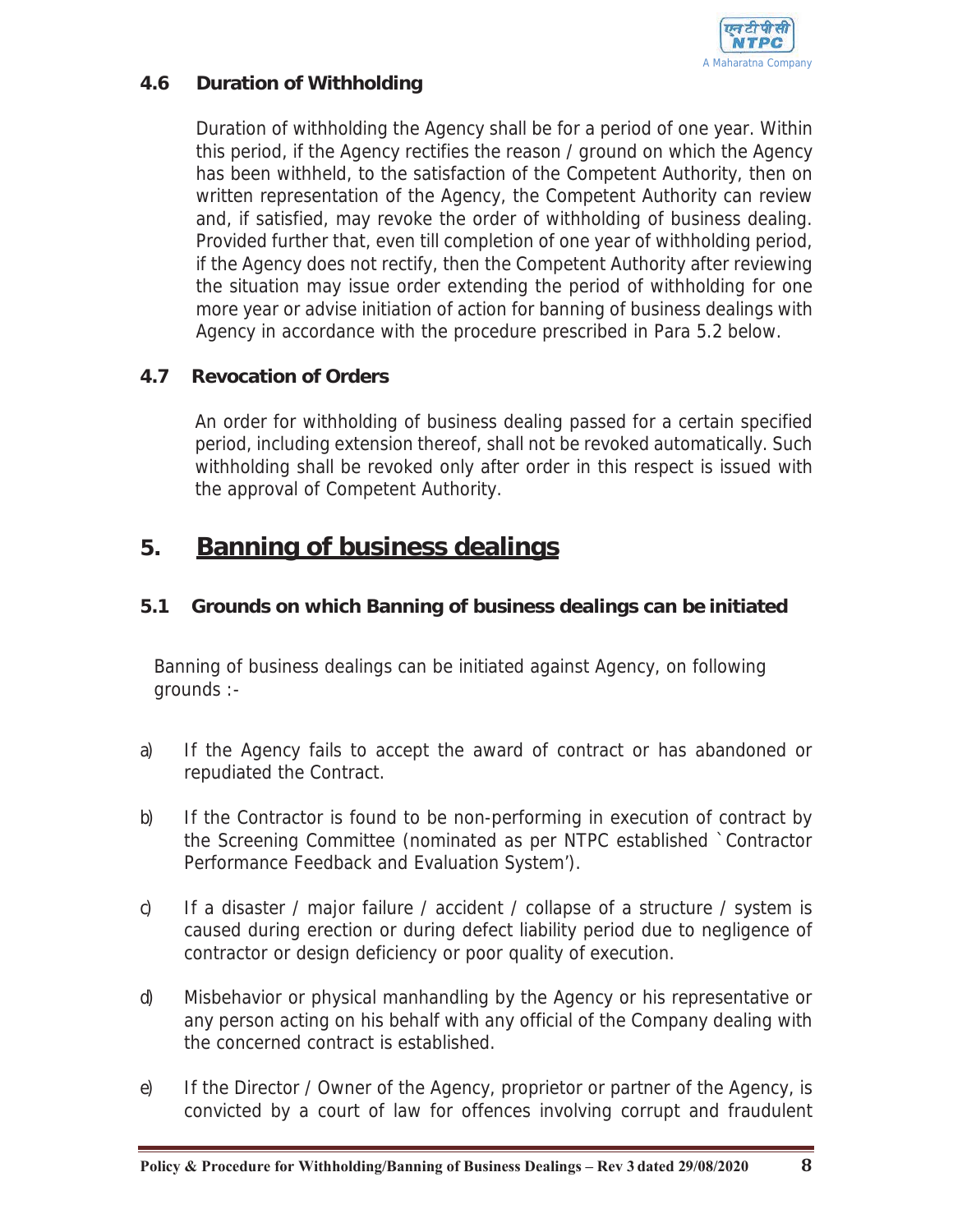

practices including moral turpitude in relation to its business dealings with the government or NTPC or NTPC's group companies, during the last five years.

- f) If the proprietor of the Agency have been guilty of malpractices such as bribery, corruption, fraud, substitution of the tenders, interpolations, etc.
- g) If the Agency continuously refuses to return / refund the dues of NTPC or NTPC's group companies, without showing adequate reason and this is not due to any reasonable dispute which would attract proceedings in arbitration or court of Law;
- h) If the Agency employs a public servant dismissed / removed or employs a person convicted for an offence involving corruption or abetment of such offences ;
- i) If business dealings with the Agency have been banned by the Ministry of Power or Government of India and the ban is still in force,
- j) If it is established that Agency has resorted to corrupt, fraudulent practices including misrepresentation of facts;
- k) If the Agency uses intimidation/threatening or brings undue outside pressure on the NTPC or NTPC's group companies, or its official in acceptance / performance of the job under the contract.
- l) If the Agency indulges in repeated and / or deliberate use of delay tactics in complying with contractual stipulations;
- m) If the Agency is found to be involved in cartel formation during bidding.
- n) On willful indulgence by the Agency in supplying sub-standard material with respect to Technical Specifications under the Contract irrespective of whether pre-dispatch inspection was carried out by Company (NTPC) or not;
- o) Based on the findings of the investigation report of CBI/Police against the Agency for malafide/unlawful acts or improper conduct on his part in matters relating to the Company (NTPC) or even otherwise;
- p) If the Agency is declared bankrupt or insolvent or its financial position has become unsound, and in the case of a limited company, it is wound up or liquidated.
- q) Established litigant nature of the Agency to derive undue benefit;
- r) Continued poor performance of the Agency;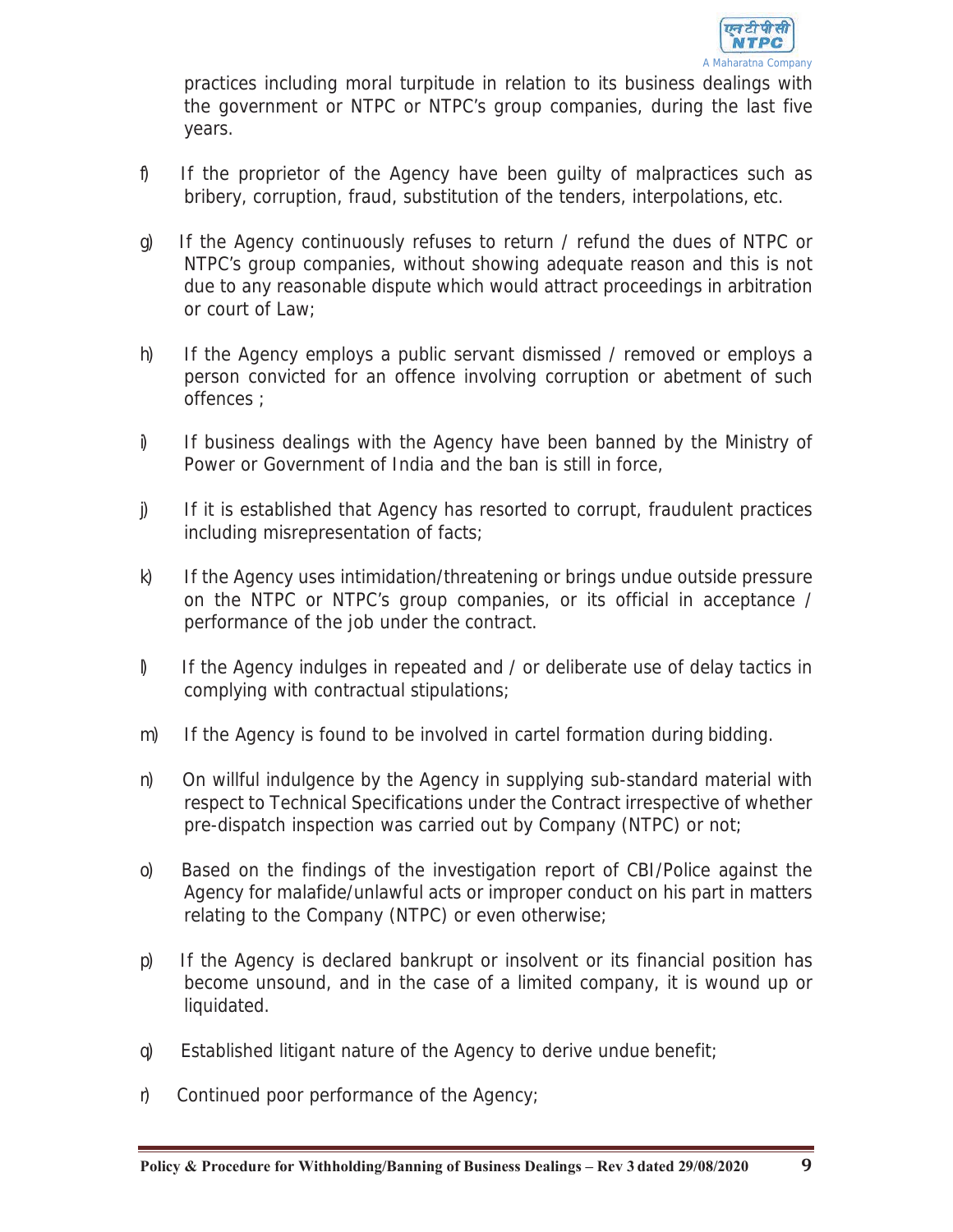

- s) If the Agency violates the provisions of the Integrity Pact provided in the Contract.
- t) If the Agency commits fraud as defined under the Fraud Prevention Policy of NTPC.
- u) If the Agency has assigned or transferred the contract or engaged subcontractor(s) without the prior approval of the Competent Authority in violation of the provisions of the contract.
- v) If the Agency misuses the premises or facilities of the NTPC forcefully occupies, tampers or damages the Company's properties including land, water resources, forests / trees, etc.
- w) If the security consideration, including questions of loyalty of the Agency to the state, so warrants;
- (Note: The examples given above are only illustrative and not exhaustive. The Competent Authority may decide to ban business dealing for any good and sufficient reason).

### **5.2 Procedure**

#### **(a) For Site/SSC/Regional Packages where banning is proposed at Site/SSC/Regional level respectively**

The concerned department on noticing any non/under performance and/or irregularities and/or misconduct and/or unethical practice as mentioned above, shall refer the matter to Convener of the Standing Committee along with relevant details. The Standing Committee shall analyze the referred case and if considered appropriate, shall put up the proposal for issuing Show Cause Notice for the purpose of banning of business dealings with the Agency for approval of the Competent Authority

In case the Standing Committee recommends waiver of banning of business dealings with the Agency, the proposal along with reasons thereof shall be put up for approval of one level above the Competent Authority.

All the above proposals shall be routed through Vigilance department.

Besides the Standing Committee, Vigilance Department of each Project / Unit / Corporate Vigilance may also be competent to initiate the proposal for banning.

### **(b) For SSC/Site Packages where Region wide banning is proposed**

For SSC/Site cases, if the gravity of the misconduct is such that it would not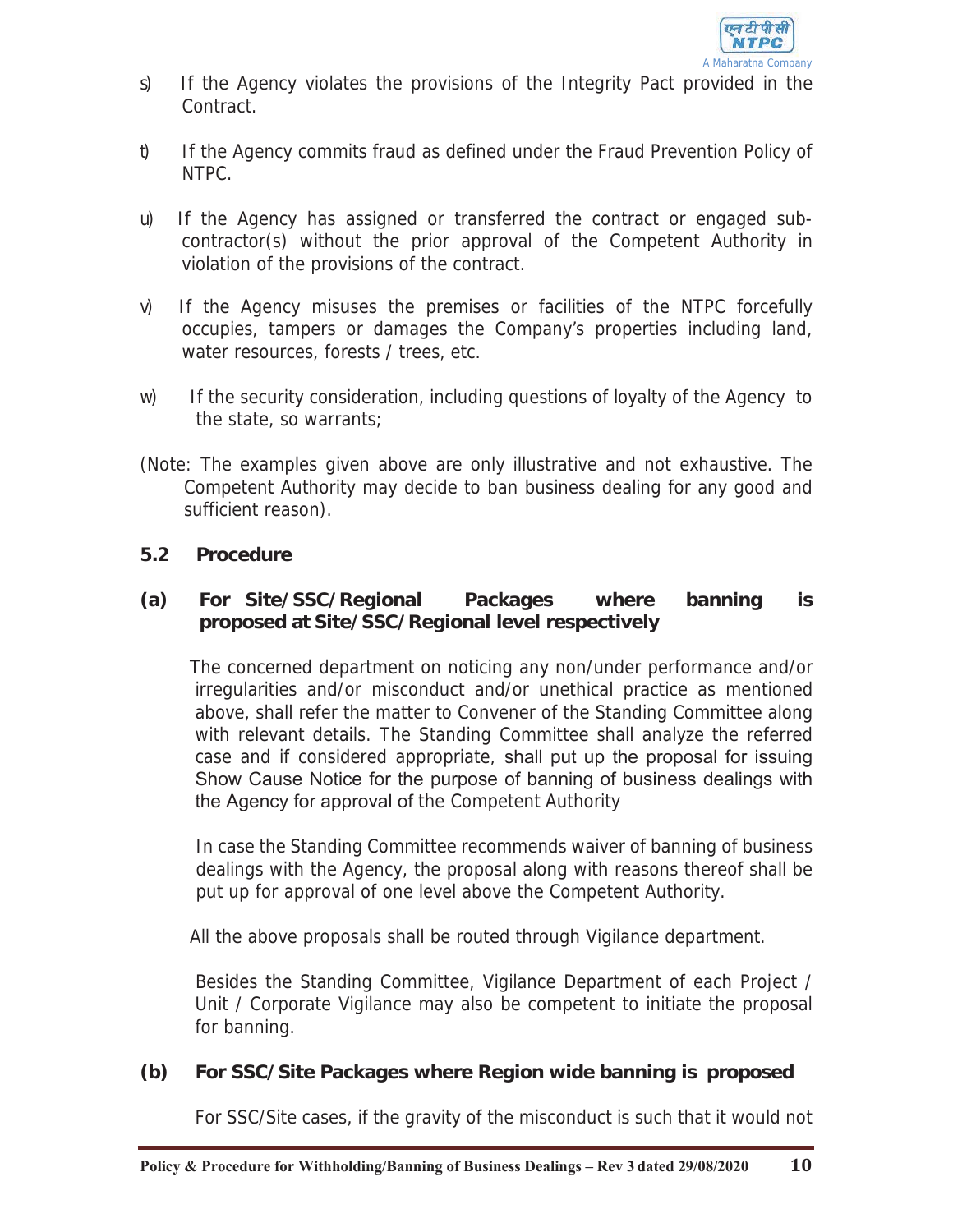

be in the interest of the concerned Region as a whole to deal with such an Agency, the Competent Authority of the Site may put up his recommendation to RED.

### **(c) For Site/SSC/Regional Packages where Company wide banning is proposed**

For Regional/SSC/Site cases, if the gravity of the misconduct is very serious and it would not be in the interest of NTPC as a whole to deal with such an Agency, the Competent Authority of the Site/SSC/Region may put up his recommendation to CMD through RED (for site cases), ED(CC&M) and Chief Vigilance Officer (CVO), NTPC.

### **(d) For Corporate Packages**

The concerned department on noticing any non/under performance and/or irregularities and/or misconduct and/or unethical practice as mentioned above, shall refer the matter to Convener of the Standing Committee along with relevant details. The Standing Committee shall analyze the referred case and if considered appropriate, shall put up the proposal for issuing Show Cause Notice for the purpose of banning of business dealings with the Agency for approval of the Competent Authority.

In case the Standing Committee recommends waiver of banning of business dealings with the Agency, the proposal along with reasons thereof shall be put up for approval of CMD.

All the above proposals shall be routed through Vigilance department.

Besides the Standing Committee, Corporate Vigilance and Screening Committee (under Contractor Performance Feedback and Evaluation System) may also be competent to initiate the proposal for banning.

### **5.3 Show Cause Notice**

Once the proposal for issuance of Show Cause Notice is approved by the Competent Authority, a 'Show Cause Notice' duly vetted by legal department shall be issued by the Competent Authority himself or by a person authorized for the said purpose to the delinquent Agency. The Agency shall be asked to submit the reply of Show Cause Notice within 15 days of its issuance. Further, the Agency shall be given an opportunity for Oral hearing to present its case in person, if it so desires, and the date for Oral Hearing shall be necessarily indicated in the Show Cause Notice.

In cases where investigation has been carried out by Vigilance Department or CBI etc., the show cause notice will also be vetted by Vigilance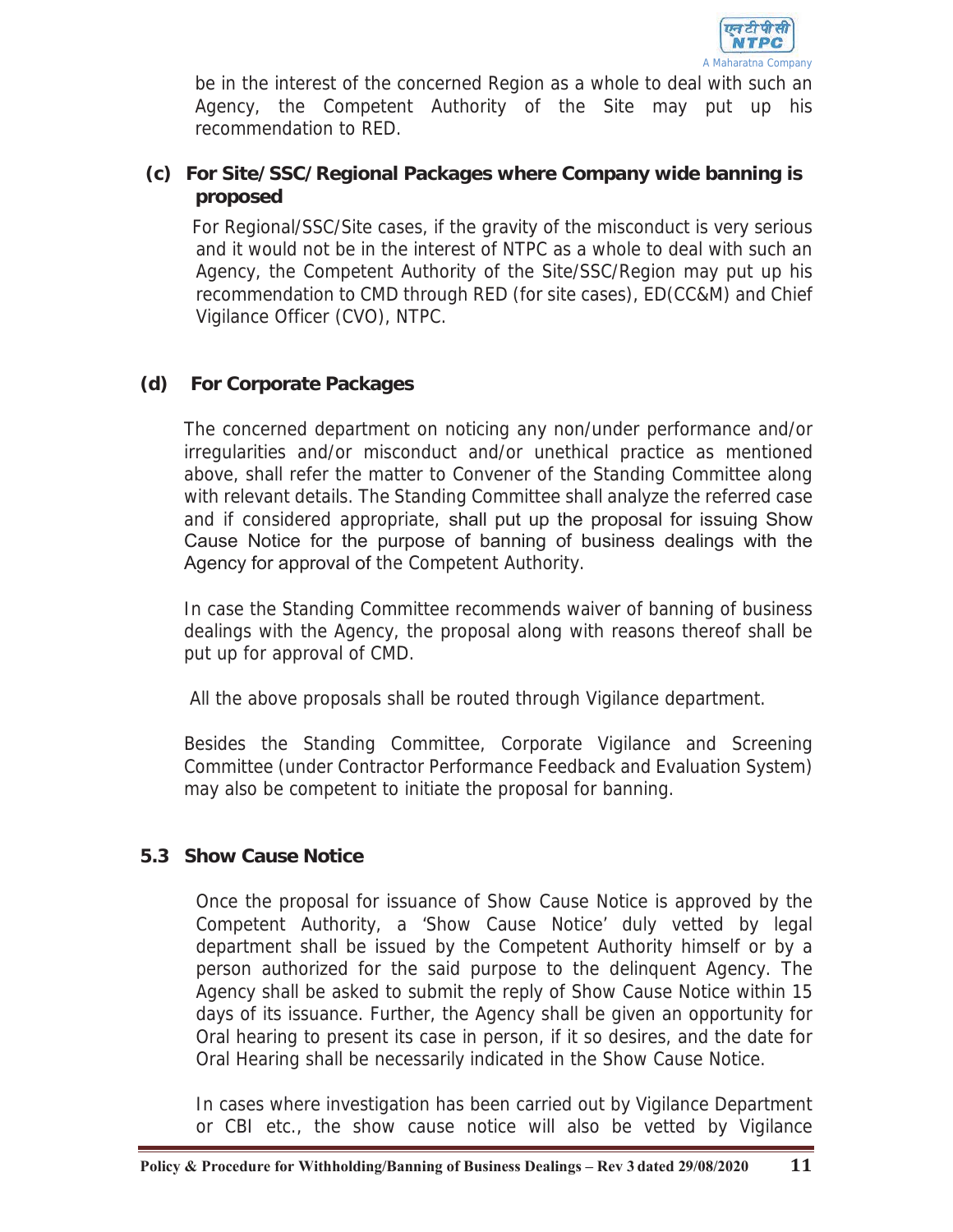

Department before issuance. Statement containing the imputation of misconduct or misbehavior may be appended to the Show Cause Notice.

The purpose of issuing the Show Cause Notice is only that the Agencies concerned shall be given an opportunity to explain their stand before any action is taken. All that is required in such cases is that the grounds on which action is proposed to be taken shall be disclosed to the Agency inviting representation and after considering that representation, orders may be passed. Such orders require only the subjective satisfaction of the authority that passed the final orders.

If the Agency requests for inspection of any relevant document in possession of NTPC, necessary facility for inspection of documents may be provided.

In cases processed by Vigilance deptt, oral hearing shall be conducted by a separate committee (constituted on case to case basis) comprising members from C&M and Vigilance deptt. Additional member(s) from any other deptt/site as considered appropriate may also be co-opted on case to case basis.

During the conductance of oral hearing, only the regular employees of Agency will be permitted to represent the Agency and no outsider shall be allowed to represent the Agency on its behalf.

Reply to the Show Cause Notice given by the Agency and their submissions in oral hearing, if any, will be processed by the Standing Committee for obtaining final decision of the Competent Authority in the matter. Further, reply to the Show Cause Notice given by the Agency and submissions in oral hearing, if any, with regards to Vigilance cases shall be processed by a Separate Committee which shall put up its final recommendations to the Competent Authority in the matter.

In case, no reply to Show Cause Notice is received from the Agency within stipulated time, action for processing ex-parte against the concerned Agency shall be initiated

### **5.4 Speaking Order**

The speaking order for banning the business dealing with the Agency shall be issued (after vetting by legal deptt) by the Competent Authority himself or by a person authorized for the said purpose. In cases where investigation has been carried out by Vigilance Department or CBI etc., the speaking order will also be vetted by Vigilance Department before issuance.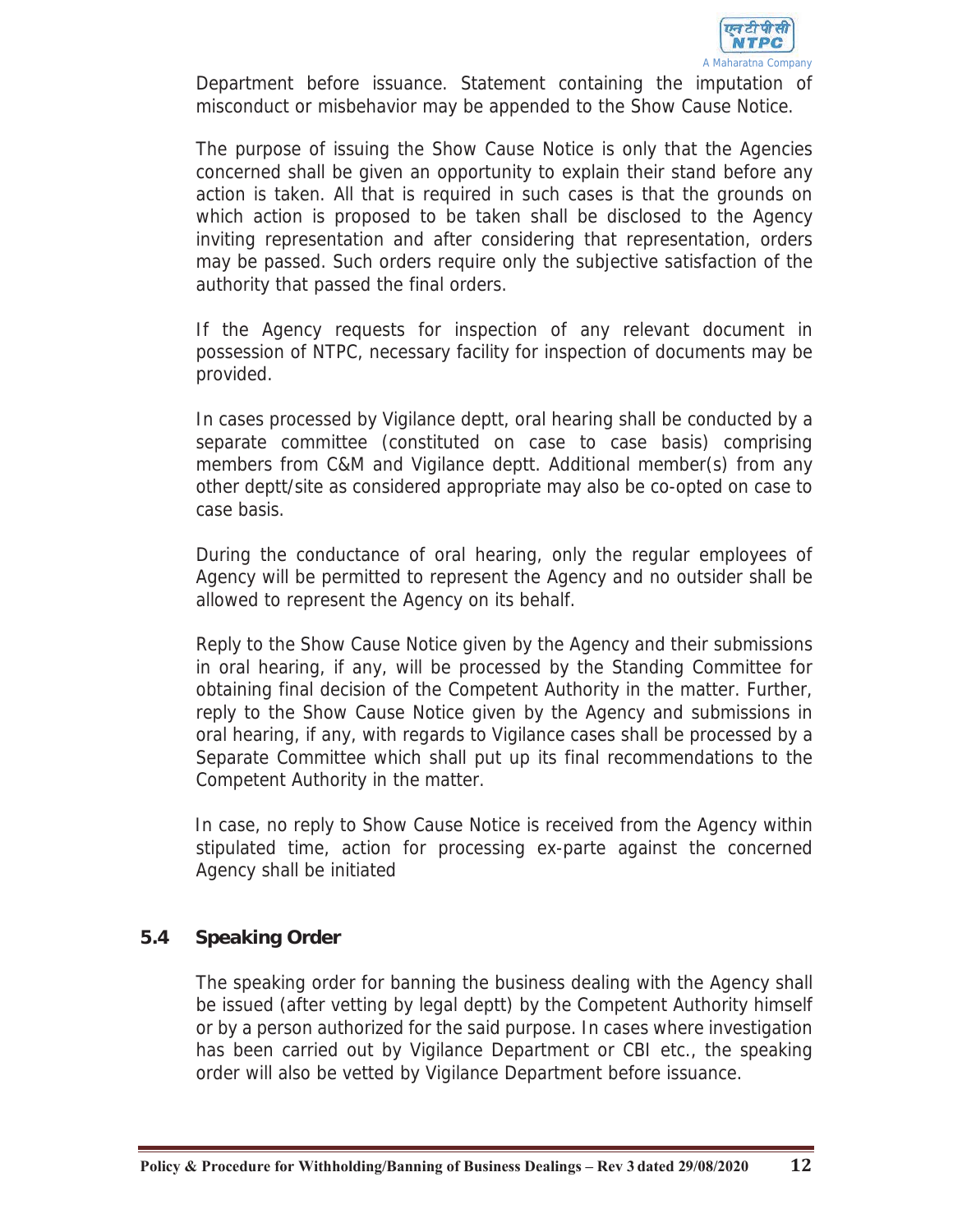

#### **5.5 Communication to Agencies**

The decision regarding banning of business dealings taken after the issue of a Show Cause Notice and consideration of representation, if any, in reply thereto, shall be communicated to the Agency concerned along with a reasoned order. The fact that the representation has been considered shall invariably be mentioned in the communication. Also the fact that if no reply was received to the Show Cause Notice shall invariably be indicated in the final communication to the Agency.

### **5.6 Period of banning**

The period for which the ban would be operative may be mentioned in the order. The banning shall normally be for a period of three years. However, in cases processed under provisions of Integrity pact and Contractor Performance Feedback and Evaluation System, the banning would be operative for a period as specified therein.

In case the information/documents submitted by Agency in competing for the tender found to be false/forged then NTPC, without prejudice to any other rights or remedies it may possess, shall recover from Agency the cost incurred in carrying out physical assessment for establishing veracity of such information/documents. In case Agency refuses to reimburse such cost to NTPC then banning period of Agency shall be extended by another one year.

### **5.7 Area of Operation**

For contracts awarded by Site/SSC, banning shall be restricted to such Site/SSC(including tenders issued from Projects/Sites covered under such SSC) only except where approval has been obtained for Company wide banning.

For contracts awarded by Region, banning shall be restricted to such Region only except where approval has been obtained for Company wide banning.

For contracts awarded by Corporate Centre banning shall apply throughout the Company.

For Regional/SSC/Site wise banning of any Agency, circular for such banning shall be issued by respective Regions/SSC/Sites under intimation to RED and ED (CC&M). However, in case of company wide banning of any Agency, circular shall be issued by Corporate Contracts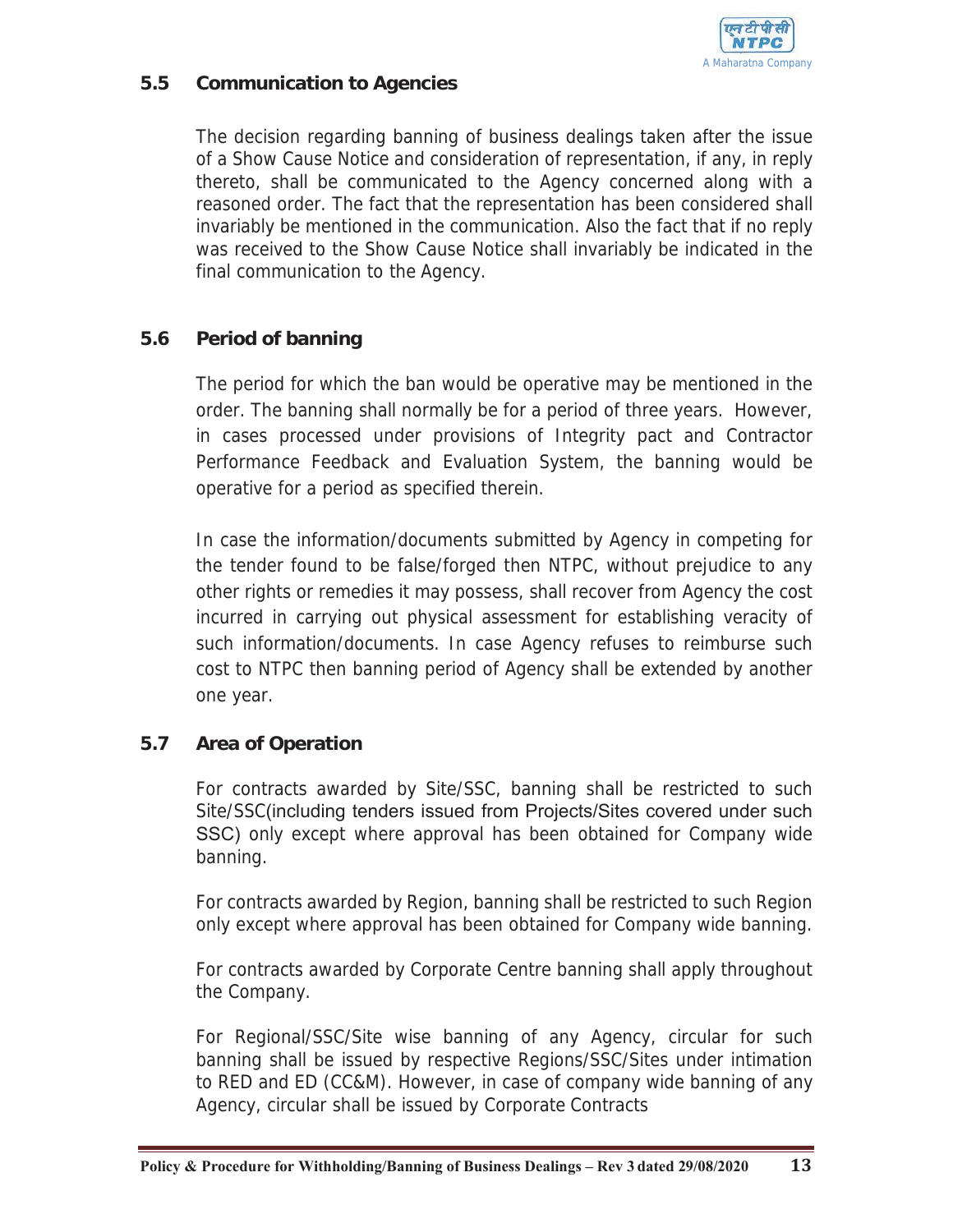

### **5.8 Effect of Banning**

The Agency, after issue of the order of banning of business dealings, would not be allowed to participate in any future tender enquiry and if the Agency has already participated in tender process and the price bids are not opened, his techno-commercial bid will be rejected and price bid will be returned unopened. However, where the price bids of Agency have been opened prior to order of banning, bids of Agency shall not be rejected.

### **5.9 Process of reply**

The Agency shall be separately advised of the decision regarding banning of business, taken in reply to their representation, if any. As regard any further representation from the Agency, business dealings with whom have been banned, the same shall be processed by the concerned C&M department in consultation with Vigilance department, wherever applicable. If any reply is considered necessary to be sent to the Agency, the same shall be sent by the concerned C&M Department.

### **5.10 Hosting at NTPC website**

The names of the Agencies with whom Business Dealings have been banned at Site/SSC/Region/Company level shall be hosted at NTPC website by CC&M (for company wide banning cases) and respective Sites/ SSC/ Regions (for respective Site/SSC/ Regional cases).

### **5.11 Appeal against the Decision of the Competent Authority.**

The Agency may file an appeal against the order of the Competent Authority banning of business dealing before Appellate Authority. Such an appeal shall be preferred within one month from the date of receipt of the order of banning of business dealing. Appellate Authority would consider the appeal and pass appropriate order which shall be communicated to the Agency as well as the Competent Authority.

### **5.12 Revocation of Orders**

- a) The banning under 'Contractor Performance Feedback and Evaluation System' shall not be revoked automatically. Such banning shall be revoked only after re-evaluation of the performance of the Agency by the Screening Committee as detailed under the `Contractor Performance Feedback and Evaluation System'.
- b) In all other cases, an order for banning passed for a certain specified period shall be deemed to have been automatically revoked on the expiry of that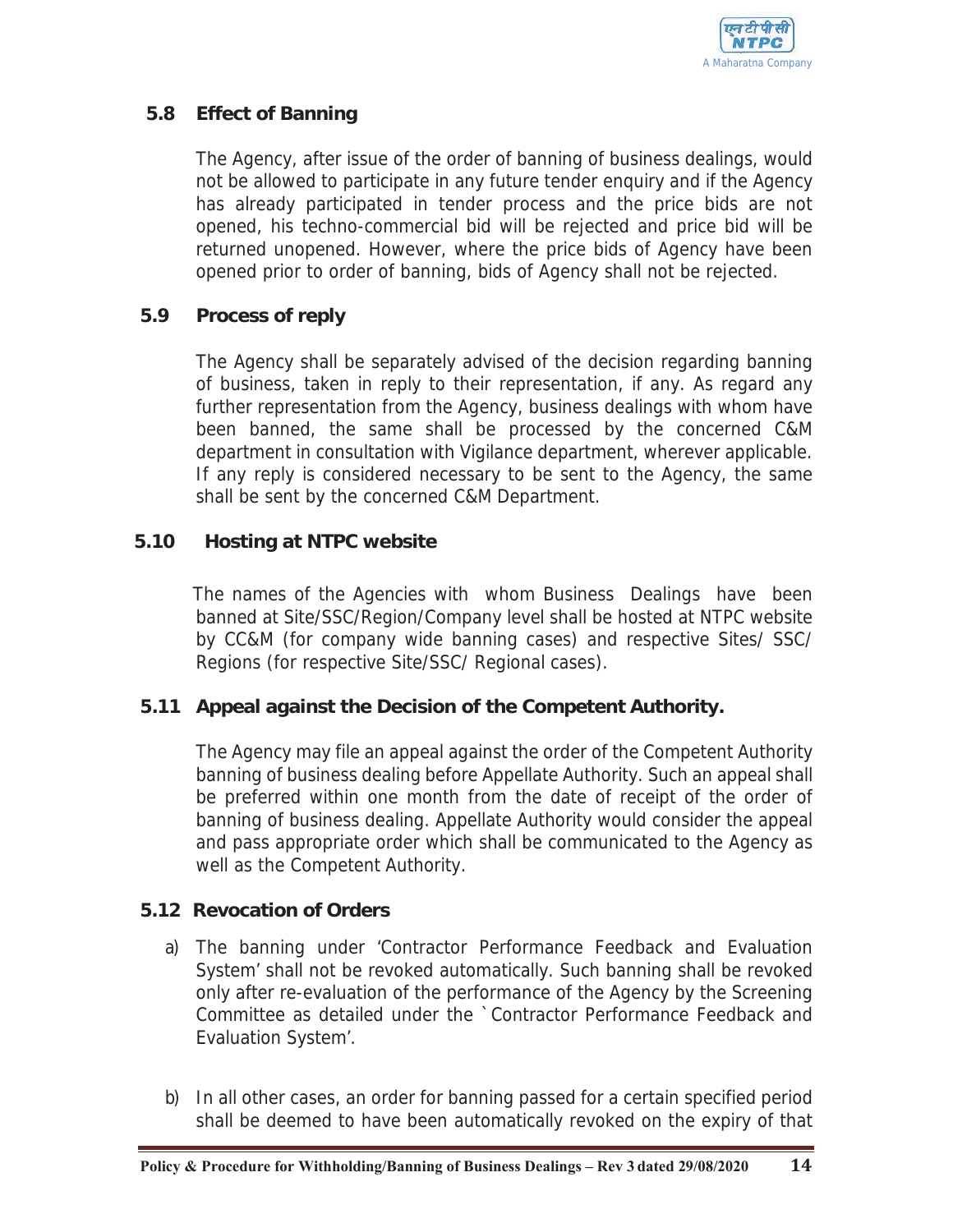

specified period and it will not be necessary to issue a specific formal orders of revocation, except that an order of banning passed on account of doubtful loyalty or security consideration shall continue to remain in force until it is specifically revoked.

c) An order of banning for the reasons mentioned at para 5.1 (e) above may be revoked if, in respect of the same facts, the accused has been wholly exonerated by a Court of Law.

# **6. Suspension of business dealings**

### **6.1 Procedure for Suspension of Bidder**

The suspension of business dealings shall be done with Agency/(ies) which are alleged to have committed fraud. The definition of fraud shall be as defined under the 'Fraud Prevention Policy' of NTPC / Bidding documents for a tender.

The investigation of fraud cases shall be carried out expeditiously.

#### **6.2 Initiation of Suspension**

Action for suspension of business dealing with any Agency / (ies) shall be initiated by Concerned C&M when

- (i) Vigilance Department based on the facts of the case gathered during investigation by them establish that fraud is alleged to have been committed by the Agency and recommends for necessary action as per policy provision against the Agency.
- (ii) Vigilance Department based on the input from investigating Agency like CBI etc., forward for necessary action as per policy provision against the Agency.

#### **6.3 Suspension Procedure:**

- a) Once a communication is received from Vigilance Department for considering action against an Agency, the concerned C&M dept. shall put up the proposal for "Suspension of business dealings" and "issuance of Show Cause Notice" for banning of business dealings with Agency for approval of the Competent Authority. After approval of Competent Authority, Suspension Order and Show Cause Notice shall be issued which must include the following:
	- 1. the Agency is put on suspension list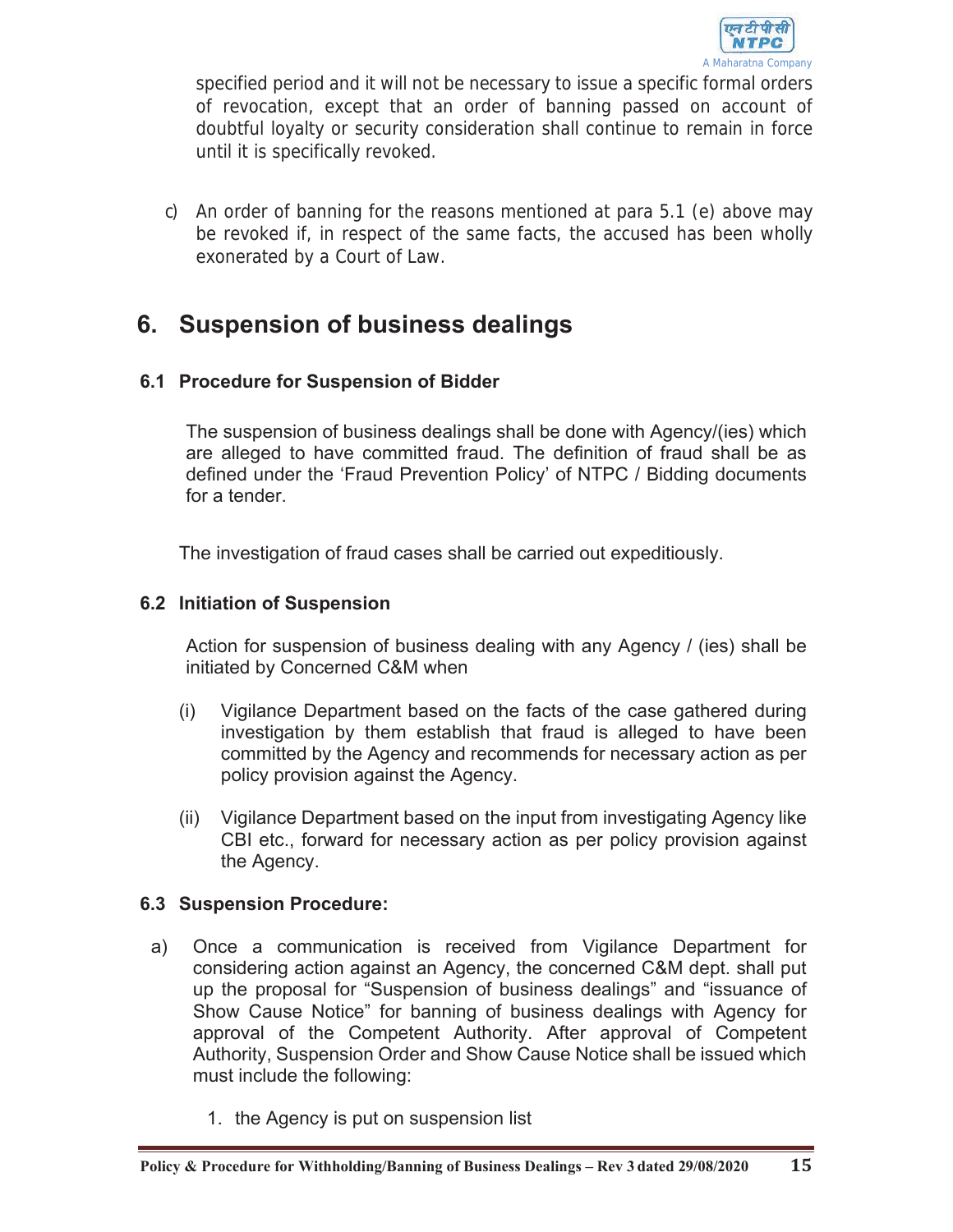

2. why action should not be taken for banning the Agency for future business dealings.

The proposal for issuance of Suspension Order and Show Cause Notice shall be routed through Legal and Vigilance department.

The case shall be further processed for banning of business dealings with the Agency as per para 5 of the policy for "Withholding & Banning of Business Dealings".

- b) The Competent Authority to approve the Suspension Order will be same as that for according approval for banning of business dealing with the Agency. The suspension of the Agency shall be considered Site specific /SSC wide/ Region wide / Company wide based on consideration of banning of business dealings with Agency.
- c) The Suspension Order would operate initially for a period not more than six (06) months and is to be communicated to Agency & also to Corporate Vigilance department. The recommendation for banning the Agency shall be concluded within the period of suspension. In exceptional circumstances, period of suspension can be further extended with the approval of the Competent Authority maximum upto three (03) months pending a conclusive decision to put the Agency on banning list. Also, a communication for extension of suspension period by three months shall be communicated to the Agency during the subsistence of suspension order of Six (06) months, failing which the suspension order shall stand revoked.
- d) The Suspension Order shall be issued by the Competent Authority himself or by a person authorized for the said purpose.
- e) The names of the Agencies with whom Business Dealings have been suspended at Site / SSC/ Region / Company level shall be hosted at NTPC Intranet or Contracts website by CC&M (for company wide suspension cases) and intranet of respective Sites /SSC/ Regions (for respective Site /SSC / Regional cases) by concerned C&M dept. During the period of suspension, no new business dealing shall be held with the Agency however such suspension shall have no impact on existing Contract(s)/work(s) (if any). The circular for Company wide suspension of business dealing with the Agency shall be issued by Corporate Contracts.
- f) Period of suspension shall be accounted for in the final order passed for banning of business dealings with the Agency.
- g) If it is decided not to ban the Agency after due process, the name of the Agency shall be removed immediately from the suspension list.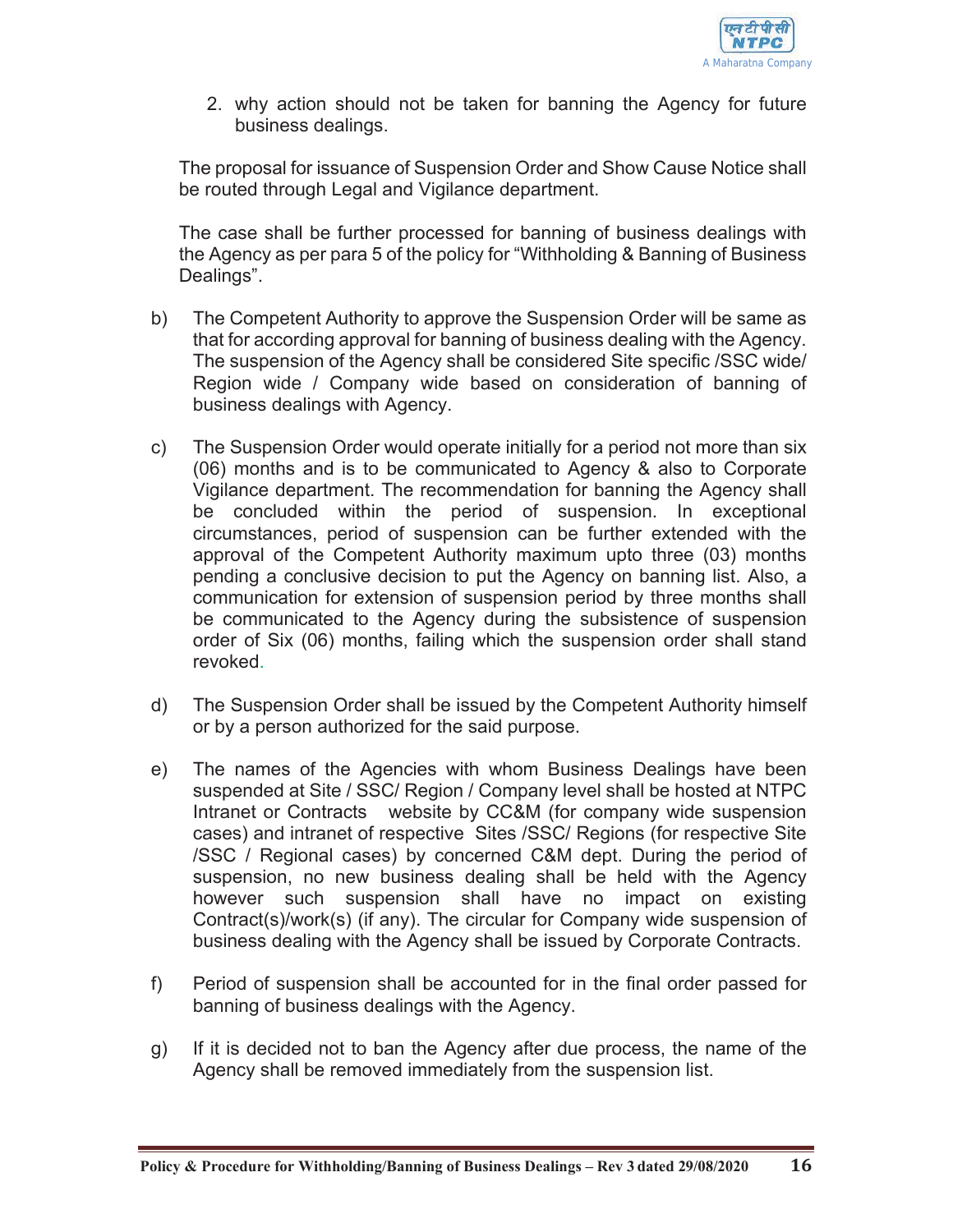

- h) The process for putting the Agency on suspension list shall be completed within 30 days from the date of receipt of such intimation from Vigilance Department.
- i) The suspension of Agency shall be automatically revoked on the expiry of the period of suspension.

#### **6.4 Effect of Suspension of business:**

The Agency, after issuance of the Suspension Order would not be allowed to participate in any future tender enquiry and if the Agency has already participated in tender process and the price bids are not opened, its technocommercial bid will be rejected and price bid will be returned unopened. However, where the price bids of Agency have been opened prior to issuance of Suspension Order, bids of Agency shall not be rejected.

- **7.0** During the banning/withholding/suspension period, if it is found at any stage that Agency has participated in tender enquiry under a different name then such Agency would immediately be debarred from the tender/contract and its Bid Security/Performance Security would be forfeited. Payment, if any, made shall also be recovered.
- **8.0** Further in case of banning/withholding/suspension following would also be applicable:

### **(i) Participation of Agency as an Associate/Collaborator of the Main Contractor**

Where Stage-I bids have been opened prior to banning/withholding/suspension of Agency and such Agency has been proposed as Associate/Collaborator by any of the bidders, in such cases the tendering process shall not be annulled on this ground and the Agency shall be permitted to continue as Associate/Collaborator for such bidding.

However where opening of Stage-I bids (Two Stage Bidding) / Envelope-I Techno-Commercial bids (Single Stage Two Envelope Bidding) has not taken place prior to banning/withholding/suspension of Agency then in such case Agency shall not be permitted to participate as Associate/Collaborator in such bidding.

#### **(ii) Participation of Agency as an approved Sub-Vendor of the Main Contractor**

After banning/withholding /suspension order, the banned/withheld/ suspended Agency shall not be allowed to participate as Sub-Vendor in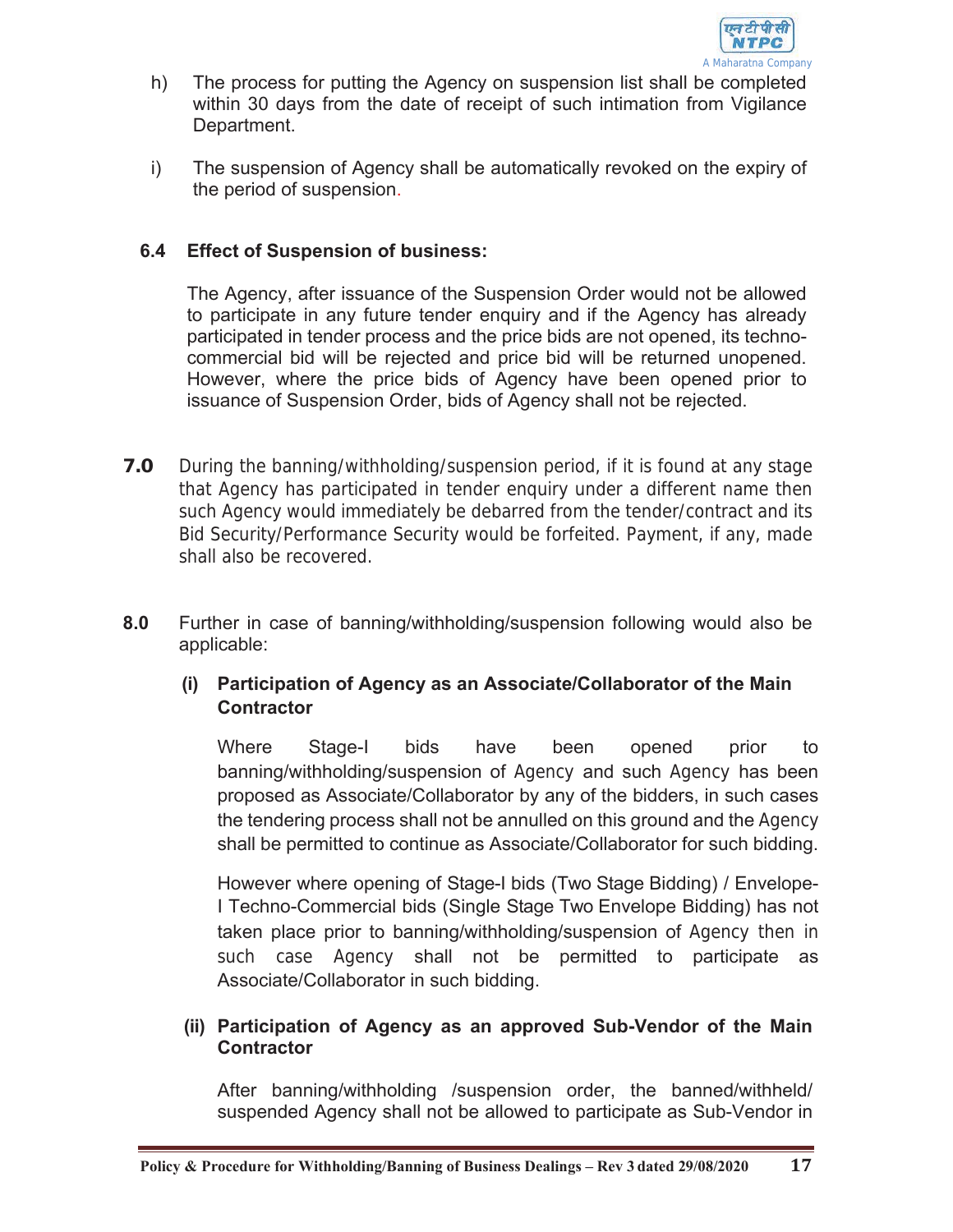

the tenders for supplying/manufacturing equipment (s)/component (s)/service if it has been banned on grounds of supplying sub-standard material/equipment/service.

Further, if the banned/withheld/suspended agency is an approved Subvendor under any Contract for such equipment/component/service, the Main Contractor shall not be permitted to place work order/Purchaseorder/Contract on the banned/withheld/suspended agency as a sub-vendor after the date of banning/withholding/suspension even though the name of the party has been approved as a sub-vendor earlier.

#### **(iii) Procurement of spares/awarding of Contracts in operating stations**

There would be no bar on procuring the spares and awarding Contracts towards Annual Maintenance (AMC)/ O&M/ Repair works on Agencies pertaining to the packages for which they have been banned/suspended provided the Equipment has been supplied/manufactured by such Agency.

### **9.0 For JVs/Subsidiaries of NTPC**

#### **(i) Tenders/Contracts of JVs/Subsidiaries, whose Pre-award and/ or Post award activities are handled by NTPC Corporate Centre**

The Tenders/Contracts of JVs/Subsidiaries, whose pre-award and/or post award activities are handled by NTPC Corporate Centre, the cases of non/under performance and/or irregularities and/or misconduct and/or unethical practice observed in such tenders/contracts may be processed in NTPC under the policy and procedures for withholding/banning of business dealings and/or Contractor Performance Feedback System. The Notice of Default or Order for Withholding of business dealings (under Para 4.3)/Show Cause Notice or Speaking Order for banning of business dealing (under Para 5.3 ,5.4)/ Suspension order for suspension of Business Dealing (Under para 6.3), after approval in NTPC, shall be forwarded to CEO of concerned JVs/Subsidiaries for issuance of such Notice or Order to the delinquent agency.

Further, the appeal of the Agency against the above Order (under Para 5.12) shall be reviewed by appropriate Appellate Authority in NTPC. Appellate Authority would consider the appeal and pass appropriate order which shall be communicated to the Agency as well as the Competent Authority and CEO of concerned JVs/Subsidiaries.